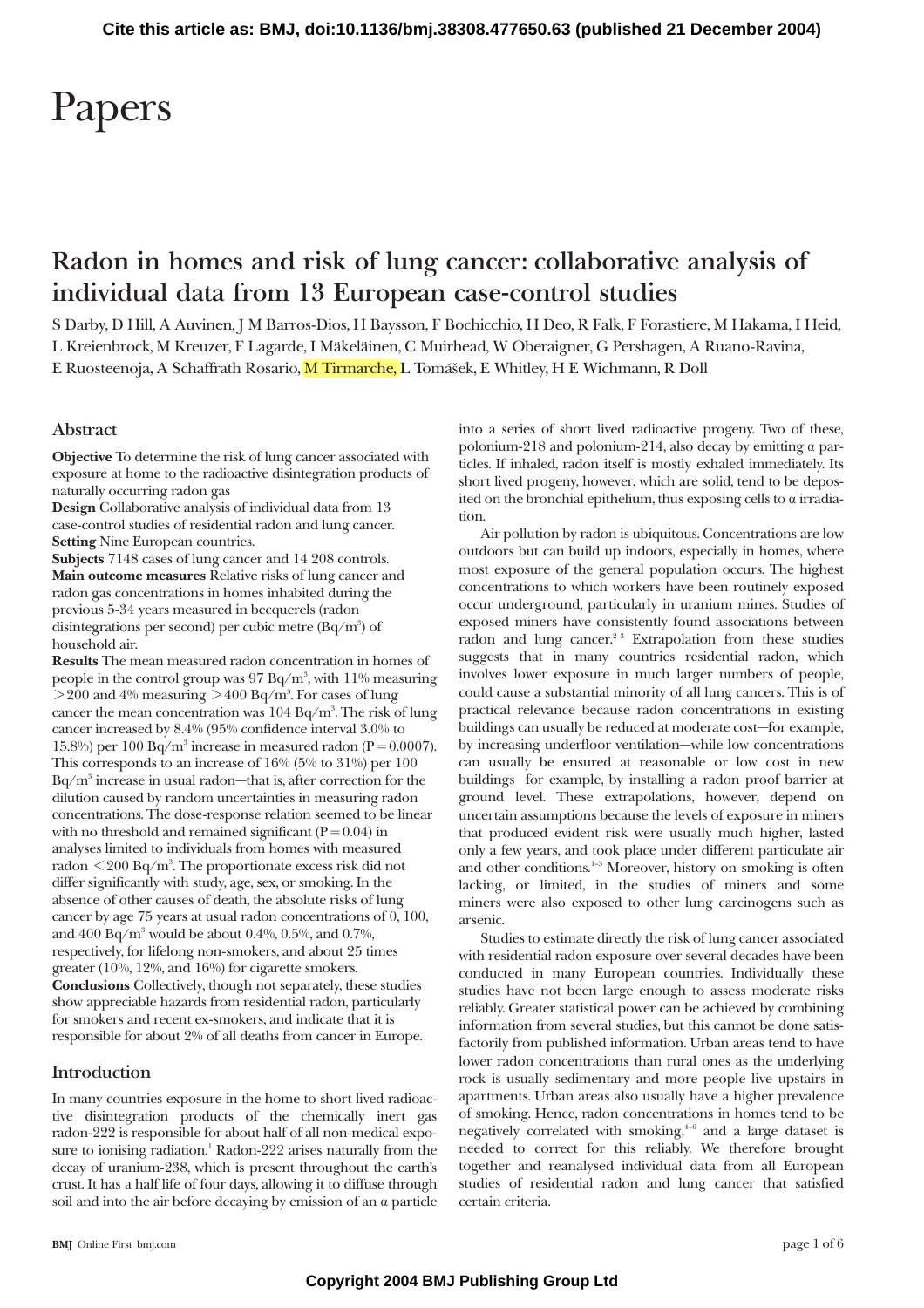# **Methods**

#### **Included studies**

This collaboration included all 13 European studies that registered over 150 people with lung cancer and 150 controls, incorporated detailed smoking histories, and sought radon measurements<sup>7</sup> in homes that these individuals had lived in during the past 15 years or more. Information on demographic and lifestyle variables was compiled for each person by using a common format, and radon measurements were expressed in becquerels (Bq) (radon disintegrations per second) per cubic metre of household air.

On the basis of information from the studies on miners, $2^3$  we assumed that the period of radon exposure most relevant to the risk of lung cancer was the 30 years ending five years before the diagnosis of (or death from) lung cancer or, for those in the control group, before a corresponding index date. We excluded individuals for whom no radon measurements for this 30 year period were available or with unknown smoking status. The available radon measurements covered a mean of 23 years. For relevant homes where radon measurements could not be obtained (for example, because the house had been demolished), we estimated the concentration indirectly as the mean of all the radon measurements in the residences of control group members in the relevant study area. Finally, to obtain the "measured radon concentration" for each individual, we calculated a time weighted average of the radon concentrations in all the homes occupied over the past 5-34 years with weights proportional to the length of time the individual had lived in each.

### **Statistical methods**

We assessed the association between radon and lung cancer in two ways. Firstly, a model was fitted in which the risk of lung cancer was proportional to  $(1+\beta x)$  where *x* is measured radon concentration and  $\beta$  the proportionate increase in risk per unit increase in measured radon. Secondly, we subdivided cases and controls by categories of measured radon concentration and plotted relative risks across different categories against estimated mean exposure levels in those categories. In both types of analysis, confounding was controlled through stratification.

Radon measurements made in the same home but in different years show considerable random variability, indicating some uncertainty in the measured radon concentration for each individual. Further random uncertainty arises as radon concentrations in some homes could not be measured and were estimated indirectly. Both types of uncertainty lead to "regression dilution," whereby the relation of risk to measured radon concentration is substantially weaker than the relation of risk to "usual" (that is, true long term average) concentration.<sup>568</sup> We calculated dose-response relations both with and without correction for this and estimated a time weighted average usual radon concentration for each individual (see www.ctsu.ox.ac.uk/radonmethods for further details).

# **Results**

Our analysis included 7148 people with lung cancer and 14 208 controls. For cases of lung cancer the mean measured radon concentration was  $104$  Bq/m<sup>3</sup> while for controls the weighted average of the study specific means, with weights proportional to numbers of cases of lung cancer, was  $97 Bq/m<sup>3</sup>$  (table 1). Among controls, the percentage who were lifelong non-smokers increased as radon concentration increased (percentages were 39%, 40%, 41%, 46%, and 48% for measured radon < 100, 100**Table 1** European case-control studies of residential radon and lung cancer

|                                      | Mean year of | <b>Mean measured radon concentration</b><br>$(Bq/m^3)^*$ |                 |  |  |  |
|--------------------------------------|--------------|----------------------------------------------------------|-----------------|--|--|--|
| Study                                | diagnosis    | Lung cancers                                             | <b>Controls</b> |  |  |  |
| Austria <sup>9</sup>                 | 1983         | 267                                                      | 130             |  |  |  |
| Czech Republic <sup>10</sup>         | 1981         | 528                                                      | 493             |  |  |  |
| Finland (nationwide) <sup>11</sup>   | 1989         | 104                                                      | 103             |  |  |  |
| Finland (south) <sup>12</sup>        | 1982         | 221                                                      | 212             |  |  |  |
| France <sup>13</sup>                 | 1995         | 138                                                      | 131             |  |  |  |
| Germany (eastern) <sup>14</sup>      | 1994         | 78                                                       | 74              |  |  |  |
| Germany (western) <sup>14</sup>      | 1993         | 49                                                       | 51              |  |  |  |
| Italy <sup>15</sup>                  | 1995         | 113                                                      | 102             |  |  |  |
| Spain <sup>16</sup>                  | 1993         | 123                                                      | 137             |  |  |  |
| Sweden (nationwide) <sup>17</sup>    | 1982         | 99                                                       | 94              |  |  |  |
| Sweden (never smokers) <sup>18</sup> | 1990         | 79                                                       | 72              |  |  |  |
| Sweden (Stockholm) <sup>19</sup>     | 1985         | 131                                                      | 136             |  |  |  |
| United Kingdom <sup>6</sup>          | 1991         | 57                                                       | 54              |  |  |  |
| All studies                          | 1990         | 104                                                      | 97†             |  |  |  |

\*Estimate for each individual is time weighted average of measurements in different

residences 5-34 years earlier. †Weighted average, with weights proportional to study specific numbers of lung cancer cases.

199, 200-399, 400-799, and  $\geq 800$  Bq/m<sup>3</sup> after stratification for study, age, sex, and region of residence;  $P = 0.001$  for trend).

#### **Risk of lung cancer versus measured radon concentration**

After we stratified for study, age, sex, region of residence, and smoking the risk of lung cancer increased by 8.4% (95% confidence interval 3.0% to 15.8%; P = 0.0007) per 100 Bq/m<sup>3</sup> increase in measured radon concentration. We stratified for smoking by first subdividing the individuals into seven categories (lifelong non-smokers, current smokers of  $\leq$  15, 15-24, or  $\geq$  25 cigarettes a day, ex-smokers for  $\leq 10$  years or  $\geq 10$  years, and others) and then further subdividing each group of current smokers by the age at which they started smoking  $\zeta$  < 15, 15-17, 18-20, or  $\geq$  21 years or unknown) and each group of ex-smokers by amount previously smoked ( $\leq 15$ , 15-24, or  $\geq 25$  a day or unknown). If smoking had been omitted from the stratification, the risk of lung cancer would have increased by only 2.3% per  $100$  Bq/m<sup>3</sup> increase in measured radon, and if it had been included with only seven categories, the estimated increase would have been 5.2%. In all subsequent analyses we used the full smoking stratification.

The proportionate increase in risk was not strongly influenced by any one study. When we re-estimated the risk omitting each study in turn, it changed at most by a fifth. Nor did it vary substantially according to the period used to calculate radon exposures. The above analyses relate to measured radon concentrations 5-34 years earlier. Measured radon in periods 5-14, 15-24, and 25-34 years earlier were highly correlated, so the relation of risk to radon in each of these three periods was similar to that for the entire period (7.5%, 7.6%, and 6.6%, respectively). When we considered radon concentrations throughout the period 5-34 years earlier but with contributions from periods 5-14, 15-24, and 25-34 years earlier weighted in proportions 1.0:0.75:0.50, as suggested by the miners' studies, $2^2$ the risk was unaltered, at  $8.4\%$  per  $100$  Bq/m<sup>3</sup> of measured radon.

When we subdivided study participants according to seven categories of measured radon (table 2), the results were consistent with a linear dose-response relation (fig 1). There was no significant curvature of the best fitting regression line, and no point differed significantly from this line. The linear relation remained significant even when we limited analysis to measured concentrations  $\langle 200 \text{ Bq/m}^3 \text{ (P=0.04)}$ . When we compared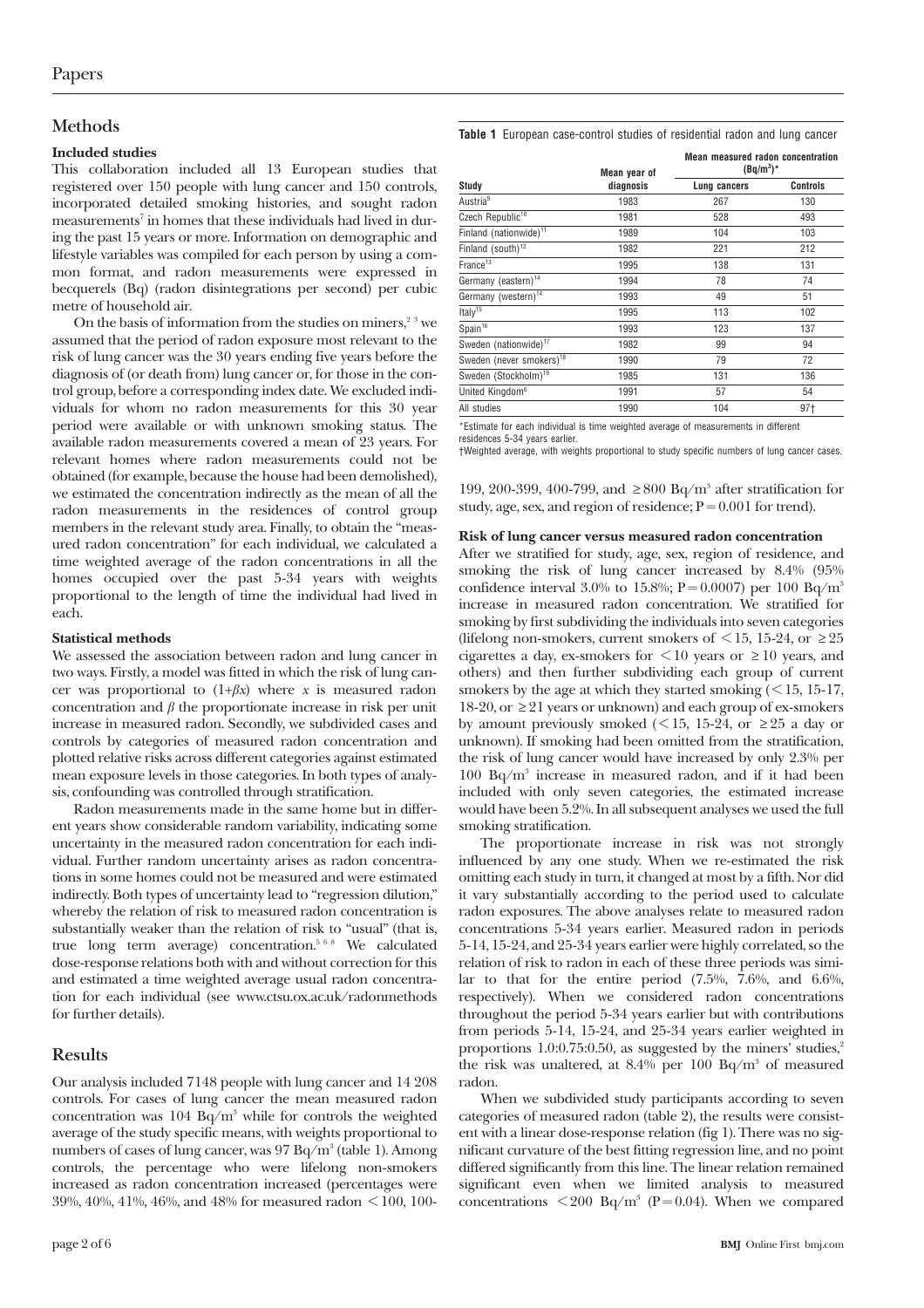|  |  |  |  |  |  |  | <b>Table 2</b> Relative risk of lung cancer by radon concentration (Bq/m $^{\circ}$ ) in homes 5-34 years previously |  |  |
|--|--|--|--|--|--|--|----------------------------------------------------------------------------------------------------------------------|--|--|
|--|--|--|--|--|--|--|----------------------------------------------------------------------------------------------------------------------|--|--|

| Range of measured |                        | Mean $(Bq/m^3)$               |                                  |                                  |  |  |
|-------------------|------------------------|-------------------------------|----------------------------------|----------------------------------|--|--|
| values            | <b>Measured values</b> | <b>Estimated usual values</b> | No of lung cancer cases/controls | Relative risk (95% floated CI)   |  |  |
| $<$ 25            | 17                     |                               | 566/1474                         | $1.00$ $(0.87 \text{ to } 1.15)$ |  |  |
| $25 - 49$         | 39                     | 42                            | 1999/3905                        | 1.06 (0.98 to 1.15)              |  |  |
| 50-99             |                        | 69                            | 2618/5033                        | $1.03$ $(0.96 \text{ to } 1.10)$ |  |  |
| 100-199           | 136                    | 119                           | 1296/2247                        | 1.20 (1.08 to 1.32)              |  |  |
| 200-399           | 273                    | 236                           | 434/936                          | 1.18 (0.99 to 1.42)              |  |  |
| 400-799           | 542                    | 433                           | 169/498                          | 1.43 (1.06 to 1.92)              |  |  |
| $\geq 800$        | 1204                   | 678                           | 66/115                           | 2.02 (1.24 to 3.31)              |  |  |
| Total             | $104/97*$              | $90/86*$                      | 7148/14 208                      |                                  |  |  |

\*Cases/controls. Weighted average for controls, with weights proportional to study specific numbers of cases. Note that as random variation in measured values is approximately logarithmic (so measurement twice as big as usual value is about as likely as measurement half as big as usual value), means of measured values slightly exceed means of estimated usual values.

individuals with measured radon 100-199 Bq/m<sup>3</sup> (mean 136 Bq/m $^3$ ) versus those with measured radon  $\rm {<}100$  Bq/m $^3$  (mean  $52$  Bq/m<sup>3</sup>) the relative risk was  $1.20$  (95% confidence interval 1.03 to 1.30;  $P = 0.01$ ). Models with no effect up to a "threshold" dose and then a linear effect did not fit significantly better than a linear effect with no threshold; in such models the upper 95% confidence limit for a possible threshold was  $150$  Bq/m<sup>3</sup> measured radon.

#### **Effect modification**

There was no good evidence that the proportionate increase in lung cancer risk per 100  $Bq/m^3$  measured radon differed by study (P = 0.94), age (P = 0.93), sex (P = 0.19), or smoking status  $(P = 0.98)$  (fig 2). We rejected a model in which the combined effects of radon and smoking were additive  $(P = 0.05)$ . When we considered lifelong non-smokers separately the increase in risk per  $100 Bq/m^3$  was  $10.6\%$  (0.3% to 28.0%), and there was no evi-



Usual radon (Bq/m3)

**Fig 1** Relative risk of lung cancer according to measured residential radon concentration and usual residential radon concentration, with best fitting straight lines (risks are relative to that at  $0 \text{ Bq/m}^3$ )

dence that it varied according to age, sex, or smoking status of the individual's spouse ( $P = 0.46, 0.19,$  and 0.18, respectively).

Microscopic confirmation of the diagnosis of lung cancer was available for 6310 individuals. The variation between the dose-response relations for the four histological types, as classified by the original studies, did not reach significance  $(P = 0.07$ , fig 2). The increase in risk per 100 Bq/m<sup>3</sup> measured radon, however, was 31.2% (12.8% to 60.6%) for small cell lung cancer, while for all other histological types combined it was 2.6% ( $\leq$ 0% to 10.2%) (P=0.03 for difference), in accordance with the steeper dose-response relation reported for small cell cancer in early studies of miners exposed to radon.<sup>2</sup>

#### **Allowance for random uncertainties in estimates of radon exposure**

Measurements of radon concentrations in individuals' homes during the period 5-34 years previously are subject to substantial uncertainty. This uncertainty is not symmetrical. For example, if the true average long term concentration that an individual was exposed to was actually  $300$  Bq/m $^{\rm 3}$ , then the measured value for that individual could, by chance, be 500 too high (that is, 800  $\text{Bq/m}^{\text{\tiny 3}}$ ), especially if it depended on measurements in only one or two homes, but it could not be 500 too low. Detailed investigation of all available data concerning the variability in radon concentrations when the same house was measured in two different years suggests that, for most individuals with measured levels above  $800$  Bq/m ${\rm^3}$ , the measured value was substantially higher than the usual or true long term average value.<sup>7</sup> Hence, although in the group with measured radon concentrations above 800  $Bq/m<sup>3</sup>$  the mean of the measured concentrations was 1204  $\text{Bq/m}^3$ , the estimated mean of their usual radon concentrations was only 678 Bq/m3 (table 2). If the mean usual radon concentration in this highly exposed group is only about half the mean measured value, then the slope of the line of risk versus usual radon concentration becomes about twice as steep as that of the line of risk versus measured radon concentration. When we re-estimated the risk of lung cancer, correcting for random uncertainties in measuring radon concentrations, it increased to 16% (5% to 31%) per 100  $Bq/m<sup>3</sup>$  usual radon. The dose-response relation with usual radon was consistent with a linear model (fig 1). Again there was no evidence that the risk per  $100 Bq/m<sup>3</sup>$  differed according to age, sex, or smoking.<sup>7</sup>

#### **Combined effect of smoking and radon on absolute risk of lung cancer**

For current smokers of 15-24 cigarettes a day the risk of lung cancer relative to that in lifelong non-smokers was 25.8 (21.3 to 31.2) for men in all 13 studies combined (after stratification by study, age, and region). Therefore, similarity of the relative risk between smokers and lifelong non-smokers would imply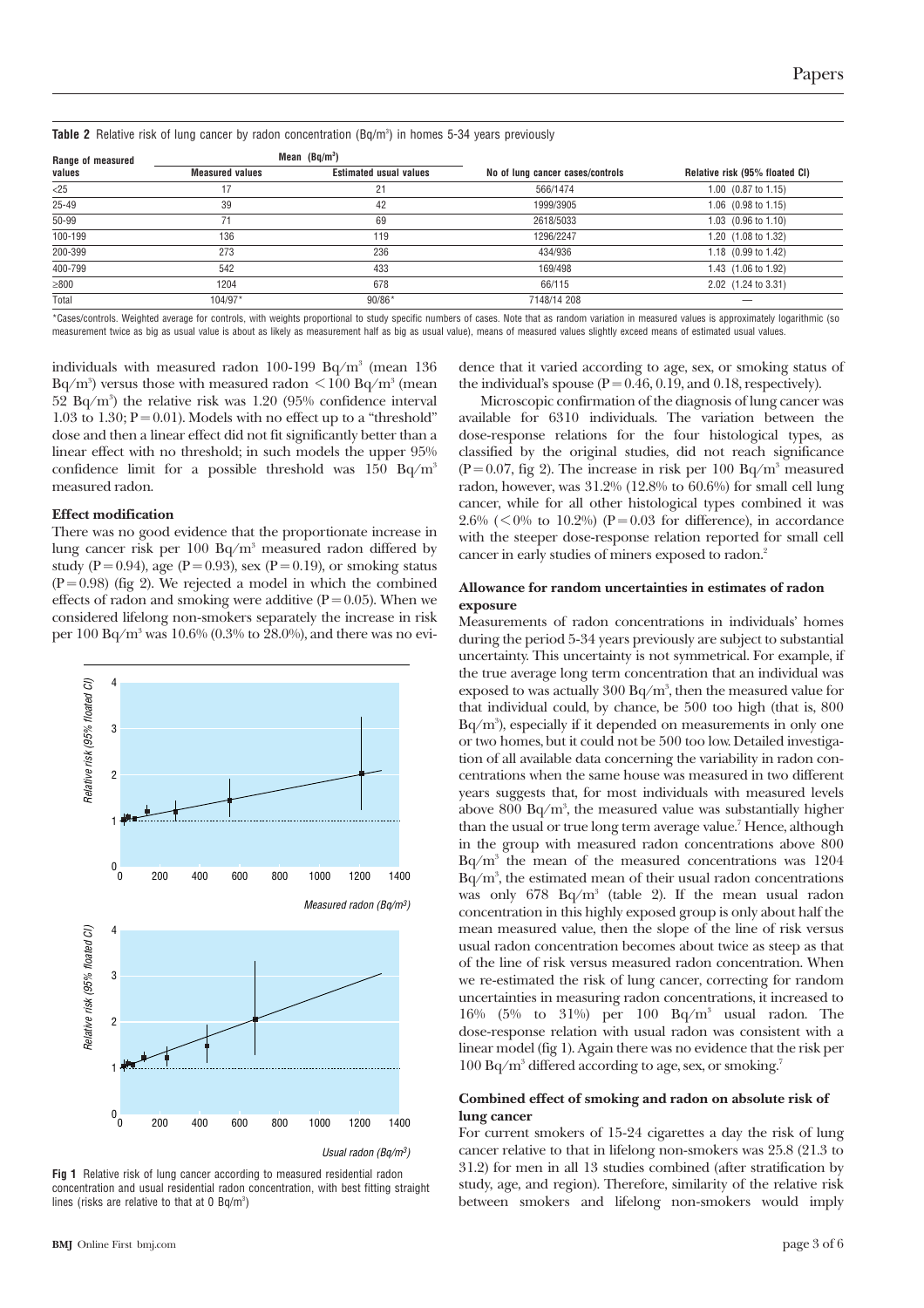| <b>Study</b> (P=0.94 for heterogeneity)             | No of lung<br>cancers/<br>controls | Percentage<br>increase in risk<br>per 100 $Ba/m3$ |       | Percentage<br>increase in risk<br>per 100 Ba/m <sup>3</sup><br>(95% CI) |    |    |    |    |    |  |
|-----------------------------------------------------|------------------------------------|---------------------------------------------------|-------|-------------------------------------------------------------------------|----|----|----|----|----|--|
|                                                     |                                    |                                                   |       |                                                                         |    |    |    |    |    |  |
| Austria                                             | 183/188                            | 46                                                |       |                                                                         |    |    |    |    |    |  |
| <b>Czech Republic</b>                               | 171/713                            | 19                                                |       |                                                                         |    |    |    |    |    |  |
| Finland (nationwide)                                | 881/1435                           | 3                                                 |       |                                                                         |    |    |    |    |    |  |
| Finland (south)                                     | 160/328                            | 6                                                 |       |                                                                         |    |    |    |    |    |  |
| France                                              | 571/1209                           | 11                                                |       |                                                                         |    |    |    |    |    |  |
| Germany (eastern)                                   | 945/1516                           | 18                                                |       |                                                                         |    |    |    |    |    |  |
| Germany (western)                                   | 1323/2146                          | $-2$                                              |       |                                                                         |    |    |    |    |    |  |
| Italy                                               | 384/405                            | 10                                                |       |                                                                         |    |    |    |    |    |  |
| Spain                                               | 156/235                            | $-11$                                             |       |                                                                         |    |    |    |    |    |  |
| Sweden (nationwide)                                 | 960/2045                           | 11                                                |       |                                                                         |    |    |    |    |    |  |
| Sweden (never smokers)                              | 258/487                            | 24                                                |       |                                                                         |    |    |    |    |    |  |
| Sweden (Stockholm)                                  | 196/375                            | 12                                                |       |                                                                         |    |    |    |    |    |  |
| United Kingdom                                      | 960/3126                           | 4                                                 |       |                                                                         |    |    |    |    |    |  |
| Age (years) $(P=0.93$ for trend)                    |                                    |                                                   |       |                                                                         |    |    |    |    |    |  |
| $55$                                                | 1100/2582                          | $-7$                                              |       |                                                                         |    |    |    |    |    |  |
| 55-64                                               | 2506/4818                          | 14                                                |       |                                                                         |    |    |    |    |    |  |
| $\geq 65$                                           | 3542/6808                          | 7                                                 |       |                                                                         |    |    |    |    |    |  |
| Sex $(P=0.19$ for heterogeneity)                    |                                    |                                                   |       |                                                                         |    |    |    |    |    |  |
| Male                                                | 5521/10 388                        | 11                                                |       |                                                                         |    |    |    |    |    |  |
| Female                                              | 1627/3820                          | 3                                                 |       |                                                                         |    |    |    |    |    |  |
| <b>Smoking</b> (P=0.98 for heterogeneity)           |                                    |                                                   |       |                                                                         |    |    |    |    |    |  |
| Current cigarette smoker                            | 3575/3322                          | 7                                                 |       |                                                                         |    |    |    |    |    |  |
| Ex-smoker                                           | 2465/4930                          | 8                                                 |       |                                                                         |    |    |    |    |    |  |
| Lifelong non-smoker                                 | 884/5418                           | 11                                                |       |                                                                         |    |    |    |    |    |  |
| Other                                               | 224/538                            | 8                                                 |       |                                                                         |    |    |    |    |    |  |
| <b>Histological type</b> (P=0.07 for heterogeneity) |                                    |                                                   |       |                                                                         |    |    |    |    |    |  |
| Squamous cell                                       | 2479/14 208                        | $-1$                                              |       |                                                                         |    |    |    |    |    |  |
| Adeno                                               | 1698/14 208                        | 6                                                 |       |                                                                         |    |    |    |    |    |  |
| Small cell                                          | 1379/14 208                        | 31                                                |       |                                                                         |    |    |    |    |    |  |
| Other type                                          | 754/14 208                         | 3                                                 |       |                                                                         |    |    |    |    |    |  |
| Unknown                                             | 838/14 208                         | 8                                                 |       |                                                                         |    |    |    |    |    |  |
| Overall, using measured radon 7148/14 208           |                                    | 8                                                 |       |                                                                         |    |    |    |    |    |  |
| Overall, using usual radon                          | 7148/14 208                        | 16                                                |       |                                                                         |    |    |    |    |    |  |
|                                                     |                                    |                                                   | $-10$ | 0                                                                       | 10 | 20 | 30 | 40 | 50 |  |



substantial differences in absolute risk per  $100$  Bq/m $^{\rm 3}$ . If the risk of lung cancer increases by about  $16\%$  per  $100$  Bq/m<sup>3</sup> usual radon, regardless of smoking status, then at usual radon levels of 0, 100, 400, and 800  $Bq/m^3$ , respectively, cumulative absolute risks of lung cancer by age 75 years would be 0.41%, 0.47%, 0.67%, and 0.93% in lifelong non-smokers and 10.1%, 11.6%, 16.0%, and 21.6% in cigarette smokers (fig 3).

# **Discussion**

We were able to assess directly the risks from residential radon because our study involved large numbers of individuals with lung cancer and large numbers of unaffected individuals, all with detailed smoking histories. People with higher residential radon concentrations tended to smoke less, so that assessment of the magnitude of the risk associated with radon required detailed stratification for smoking history including amount smoked and age for current smokers, and years since stopping smoking and amount smoked for ex-smokers. Such detailed stratification has not previously been possible. Correction for the bias introduced by random uncertainties in the estimation of individual residential radon concentrations was also important.

After stratification for smoking there was strong evidence of an association between residential radon and lung cancer. The dose-response relation seemed linear with no evidence of a threshold, and a significant relation remained even among those whose measured radon concentrations were below  $200$  Bq/m $^{\rm 3}.$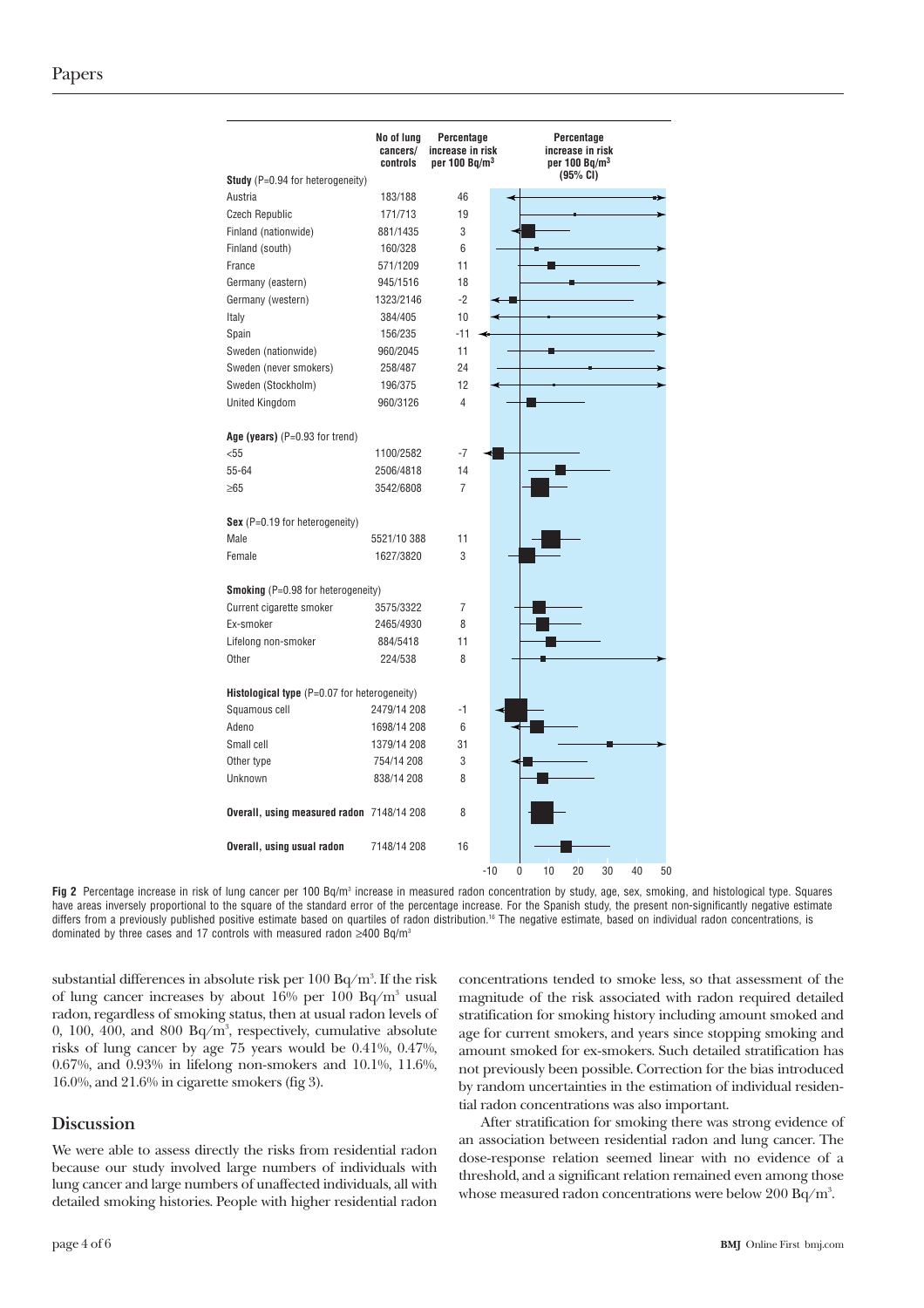

Usual radon (Bq/m3)

**Fig 3** Cumulative absolute risk of death from lung cancer by age 75 years versus usual radon concentration at home for cigarette smokers and lifelong non-smokers. Plotted values calculated using relative risks for smoking from men in all studies combined, and absolute risks in lifelong non-smokers from US data for men and women combined.<sup>20</sup> Areas of circles proportional to numbers of controls with usual radon levels in ranges <200, 200-399, 400-599, and ≥600  $Ba/m<sup>3</sup>$ 

#### **Correction for measurement error**

After we corrected for random uncertainties in the assessment of radon concentrations, the dose-response relation in this study remained linear but nearly doubled in strength, to 16% (5% to  $31\%$ ) per  $100$  Bq/m<sup>3</sup>. The magnitude of the correction is approximate as data on the variability between repeated measurements made in the same dwelling in different years are limited, but substantial correction is certainly necessary. There are also random errors in the assessment of smoking, and, if it had been possible to adjust for them, we would expect this to increase further the estimated effect of radon as there is negative confounding between smoking and radon. Radon concentrations within a home vary from room to room and so the actual radon concentration relevant to an individual will also vary, depending on the amount of time spent in different rooms. This is an additional source of random uncertainty and, if it could be taken into account, the estimated effect of radon could increase still further.

Our study was based on measurements of radon gas made in the recent past. Any systematic increase in radon concentrations over recent decades due, say, to increased energy efficiency would be a further source of dilution in our present risk estimates. Techniques to estimate historical radon concentrations through measurements of accumulated radioactive damage to the surfaces of glass objects that have been in the home for many years are being developed and may help to overcome this, but the uncertainties and biases associated with these techniques, especially in the presence of environmental tobacco smoke, are not fully understood.

#### **Comparison with other studies of radon**

Before correction for random uncertainties, the increased risk of lung cancer of 8% (3% to 16%) per 100 Bq/m<sup>3</sup> in these European studies was consistent with that of 11% (0% to 28%) found in a recent combined analysis of North American studies.<sup>21</sup> The European collaboration, however, has greater power and more extreme statistical significance because it involves twice as many cases of lung cancer and higher radon concentrations (10% of measured values were  $>200$  Bq/m<sup>3</sup> versus 5% in the North American studies). Our results are also consistent with the pooled results of two Chinese studies<sup>22</sup> and with a meta-analysis of the published results of 17 studies, which, however, found marked heterogeneity between the different publications.<sup>23</sup> This heterogeneity disappeared in our analysis, in which data on each

#### **What is already known on this topic**

Exposure to the natural radioactive gas radon and its disintegration products can cause lung cancer

Exposure to radon gas in the home accounts for about half of all non-medical exposure to ionising radiation

High radon concentrations can be reduced in existing houses at moderate cost, and low concentrations can usually be ensured in new buildings at reasonable or low cost

#### **What this study adds**

After detailed stratification for smoking, there was strong evidence of an association between the radon concentration at home and lung cancer

The dose-response relation seemed to be linear, with no evidence of a threshold dose, and there was a significant dose-response relation even below currently recommended action levels

The absolute risk to smokers and recent ex-smokers was much greater than to lifelong non-smokers

Radon in the home accounts for about 9% of deaths from lung cancer and about 2% of all deaths from cancer in Europe

separate individual were collated centrally and analysed with uniform methods.

An analysis of miners exposed to concentrations below 0.5 "working levels" (approximately equivalent to 4600 Bq/m3 radon gas in the home) suggested risks were 19-30% per 100 Bq/m<sup>3</sup>, without correction for the effect of uncertainties in the assessment of radon exposures.<sup>24</sup> These estimates are higher than, but compatible with, the present estimate of 16% (5% to 31%).

#### **Absolute hazard of radon for smokers and non-smokers**

If the proportionate increases in risk per unit exposure are approximately independent of smoking history then, as lung cancer is much commoner in cigarette smokers than in lifelong non-smokers, radon poses a much greater absolute hazard to cigarette smokers, and to recent ex-smokers, than to lifelong non-smokers.

We have shown that residential radon produces substantial hazards, particularly among smokers, even at concentrations below the action levels currently recommended in many countries of a few hundred Bq/m<sup>3</sup>. The 2000 report from the United Nations Scientific Committee on the Effects of Atomic Radiation provided estimates of mean radon concentrations in dwellings for 29 European countries, with a population weighted average of 59 Bq/m $^{\rm 3.1}$  If this is approximately correct, and if the excess risk of lung cancer is about 16% per 100 Bq/m<sup>3</sup> throughout a wide range of exposure levels, then radon in homes currently accounts for about 9% of the deaths from lung cancer and hence 2% of all cancer deaths in Europe. In most countries residential radon concentrations vary widely, with levels in most homes well below the national average but levels in a minority of homes several times higher than the national average. High radon concentrations can be reduced in existing houses at moderate cost, and low concentrations can usually be achieved at reasonable or low cost when new buildings are constructed.